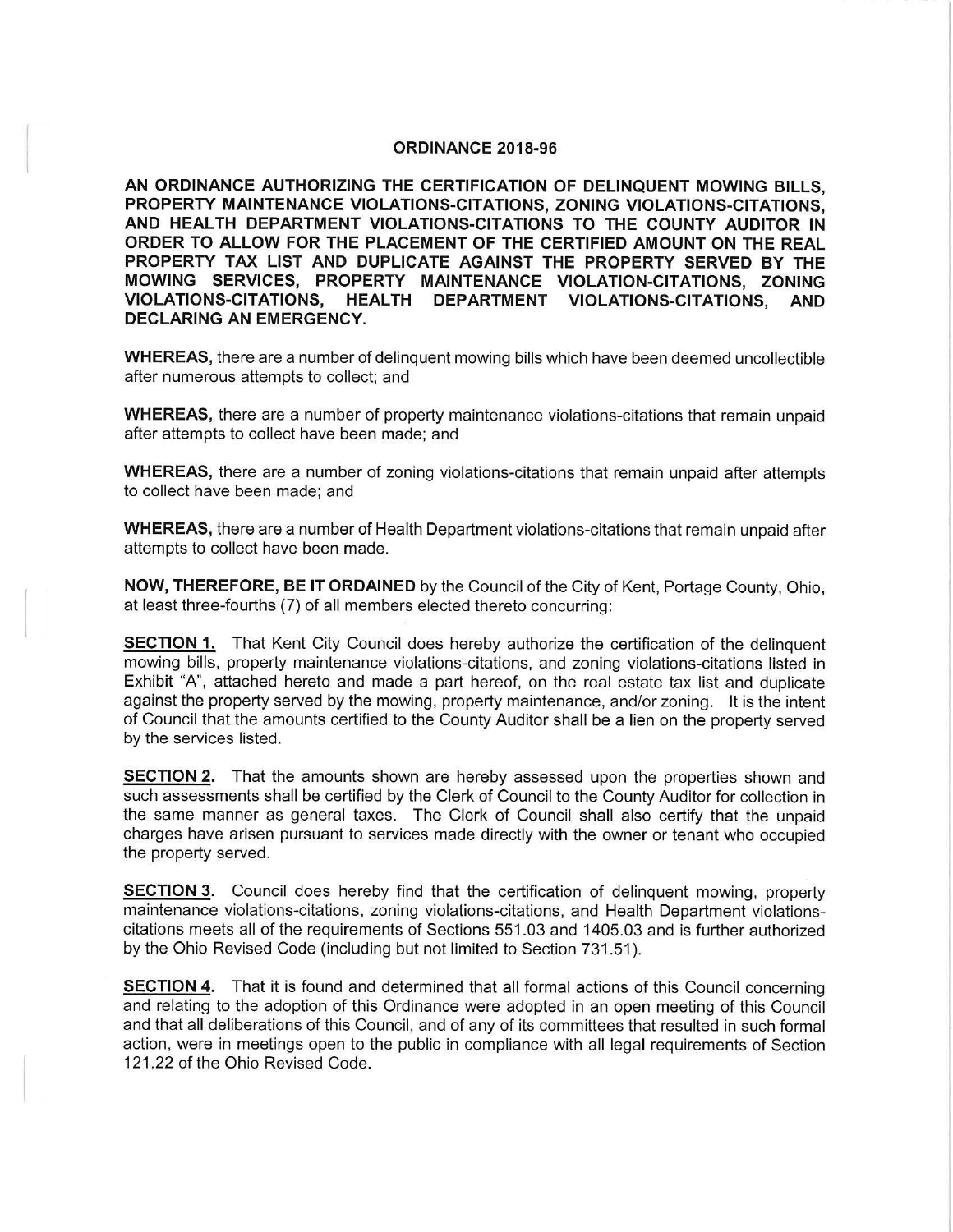**SECTION 5.** That this Ordinance is hereby declared to be an emergency measure necessary for the immediate preservation of the public peace, health, safety and welfare of the residents of this City, for which reason and other reasons manifest to this Council this Ordinance is hereby declared to be an emergency measure and shall take effect and be in force immediately after passage.

PASSED: **EFFECTIVE** Dáte Date<br>
<u>Maya Myyer</u><br>
Tara Grimm, MMC<br>
Clerk of Council ATTEST:

Jerry T. Fiala Mayor and President of Council

**r** 

I

**l** 

I, **TARA GRIMM,** CLERK OF COUNCIL FOR THE CITY OF KENT, COUNTY OF PORTAGE, AND STATE OF OHIO, **AND IN**  WHOSE CUSTODY THE ORIGINAL FILES AND RECORDS OF SAID COUNCIL ARE REQUIRED TO BE KEPT BY THE LAWS OF THE STATE OF OHIO, HEREBY CERTIFY THAT THE FOREGOING IS A TRUE AND EXACT COPY OF ORDINANCE No. \_, ADOPTED BY THE COUNCIL OF THE CITY OF KENT ON \_\_\_\_\_\_\_\_\_\_\_\_\_\_\_\_\_\_\_\_\_\_\_\_\_\_\_\_\_\_, 20\_

(SEAL)

TARA GRIMM, MMC CLERK OF COUNCIL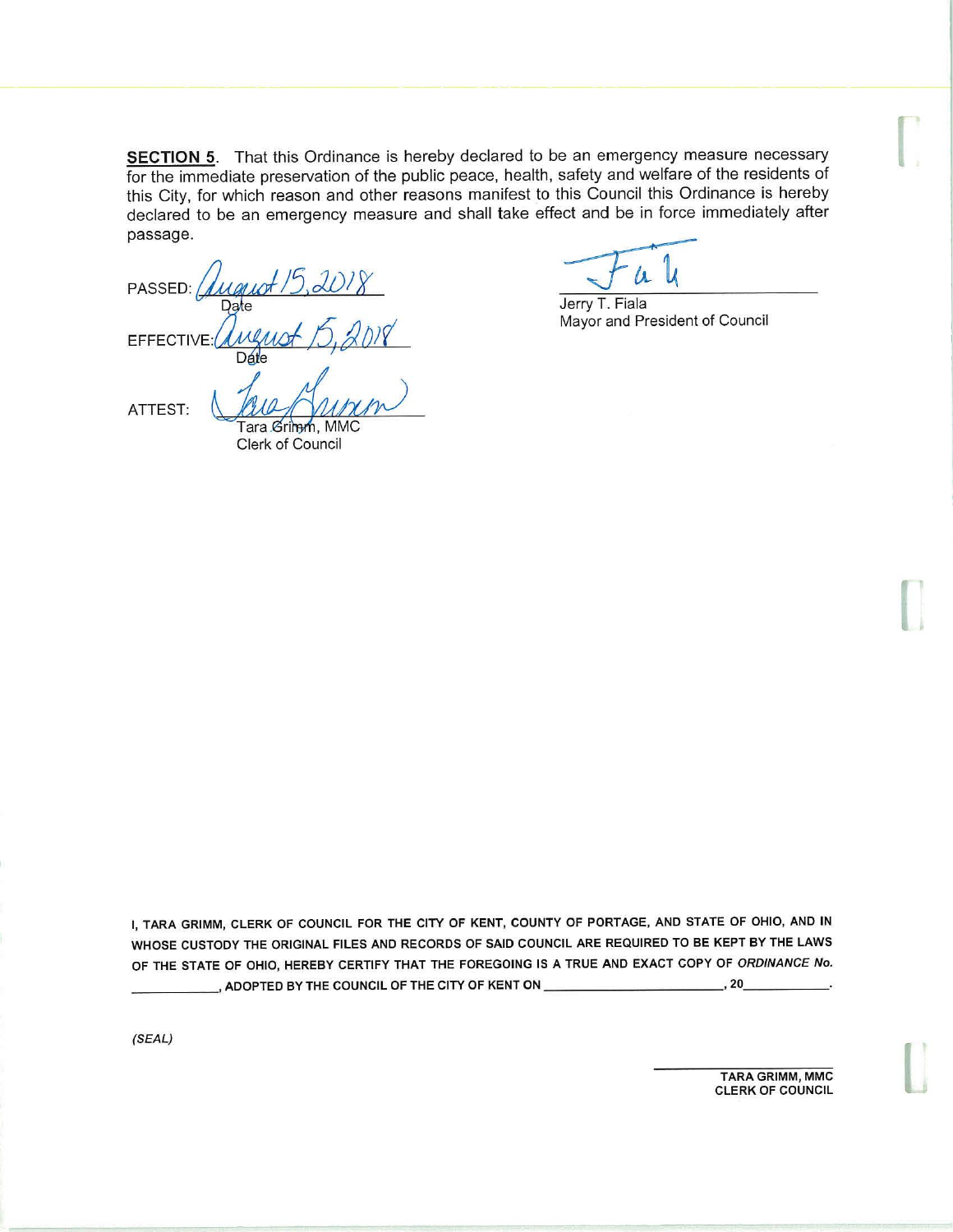## City of Kent: Delinquent Fines/Unpaid Fees: Dept. of Health 7/24/18

| <b>Owner Name</b>     | <b>Address</b>       | <b>Parcel Number</b> | <b>Amount</b> | <b>Date Incurred</b> | <b>Description</b> |
|-----------------------|----------------------|----------------------|---------------|----------------------|--------------------|
| Joseph Horning        | 134 E Summit         | 17-013-10-00-022-000 | \$20          | 9/29/2017            | 17-90              |
| James Thompson        | 554 Longcoy          | 17-030-10-00-138-000 | \$640         | 10/18/2017           | 17-100             |
| Linda Jones Waud      | 1306/1314 Parmalee   | 17-010-40-00-036-001 | \$40          | 2/28/2018            | $18 - 17$          |
| Heimans LLC           | 312 S Willow         | 17-024-40-00-085-000 | \$40          | 3/15/2018            | 18-22              |
| <b>Robert Lindsey</b> | 187 Currie Hall Pkwy | 17-007-20-00-010-000 | \$60          | 4/30/2018            | 18-33              |
|                       |                      |                      |               |                      |                    |

Total for Dept. of Health : 5 Items Total: \$800.00

2of2